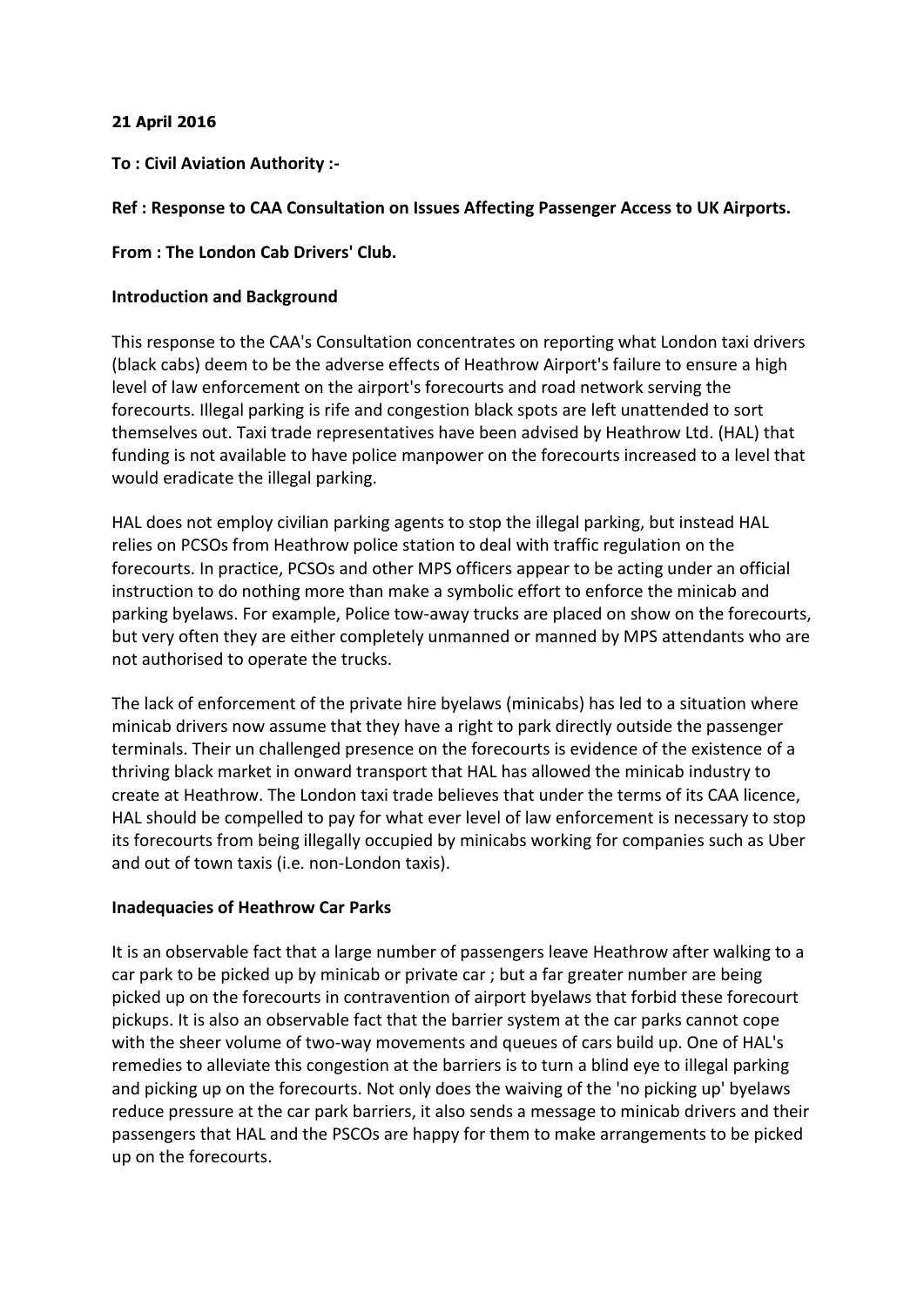## **HAL and Commercial Motivation**

We believe that HAL's failure to organise effective parking enforcement on the airport's forecourts, is deliberate and commercially motivated. The simplistic argument that HAL would not knowingly lose car park revenue does not stand up to scrutiny for several reasons. A cost-benefit analysis would show that HAL has more to gain from having parking regulations and byelaws disapplied by Heathrow police than it has from having them enforced under a zero tolerance policy. Without doubt many travellers would would tranfer their custom away from Heathrow to other London Airports, if enforced compliance with airport byelaws meant having to trek with loaded luggage trolleys to the official car parks to meet up with minicabs or private cars.

The commercial motivation 'allegation' against HAL is best summarised by explaining that HAL is not prepared to let the byelaws stand in the way of HAL catering for those of its customers who prefer to be picked up on a forecourt. Illegal minicab services at Heathrow have been allowed by HAL to become very popular with the travelling public. The number of illegal minicab pick ups commencing from the forecourts is now probably five times greater than the number of taxi hirings that commence from Heathrow's taxi ranks.

# **Taxis, Minicabs and Competition Law**

HAL imposes unfair trading conditions on self employed taxi drivers, by allowing minicabs to wait to pick up passengers on the forecourts. Taxi byelaws restrict taxis to offering their services from taxi ranks. In order to cope with constant fluctuations in on-the-spot demand on the ranks, a large fleet of cabs has to be held on standby in the taxi feeder park. The point being made here is that HAL does not allow taxis to conduct business by ignoring the taxi byelaws, while minicabs are allowed to do more or less as they please in terms of where and how they find business.

HAL rigidly applies the user-pays principle to London taxi drivers, but not to the minicab companies that conduct a huge unquantified amount of business on Heathrow's forecourts. HAL charges taxis and bus and coach operators for using Heathrow's facilities, because they are using the airport for commercial purposes. Taxis do not object in principle for having to pay for access to the taxi ranks and other facilities. But for obvious reasons we object to HAL allowing our competitors from the private hire industry to conduct business without having to pay a penny for that facility.

HAL is in a dominant position from which it can control access to the airport's forecourts, car parks and taxi ranks through byelaws. This should not be viewed as a special method of control which is exempt from the effects of competition law. Our organisation makes no attempt to present the CAA with an argument about the validity or comparative merits of taxi and minicab byelaws. However, we are very concerned about airport operator HAL acting as if it has the unfettered right to dictate to what extent if any, the minicab and parking byelaws should be enforced by Heathrow police (MPS).

Taxi trade representatives believe that HAL is prepared to do whatever becomes necessary to embed the private hire industry at Heathrow ; even if means HAL deliberately damaging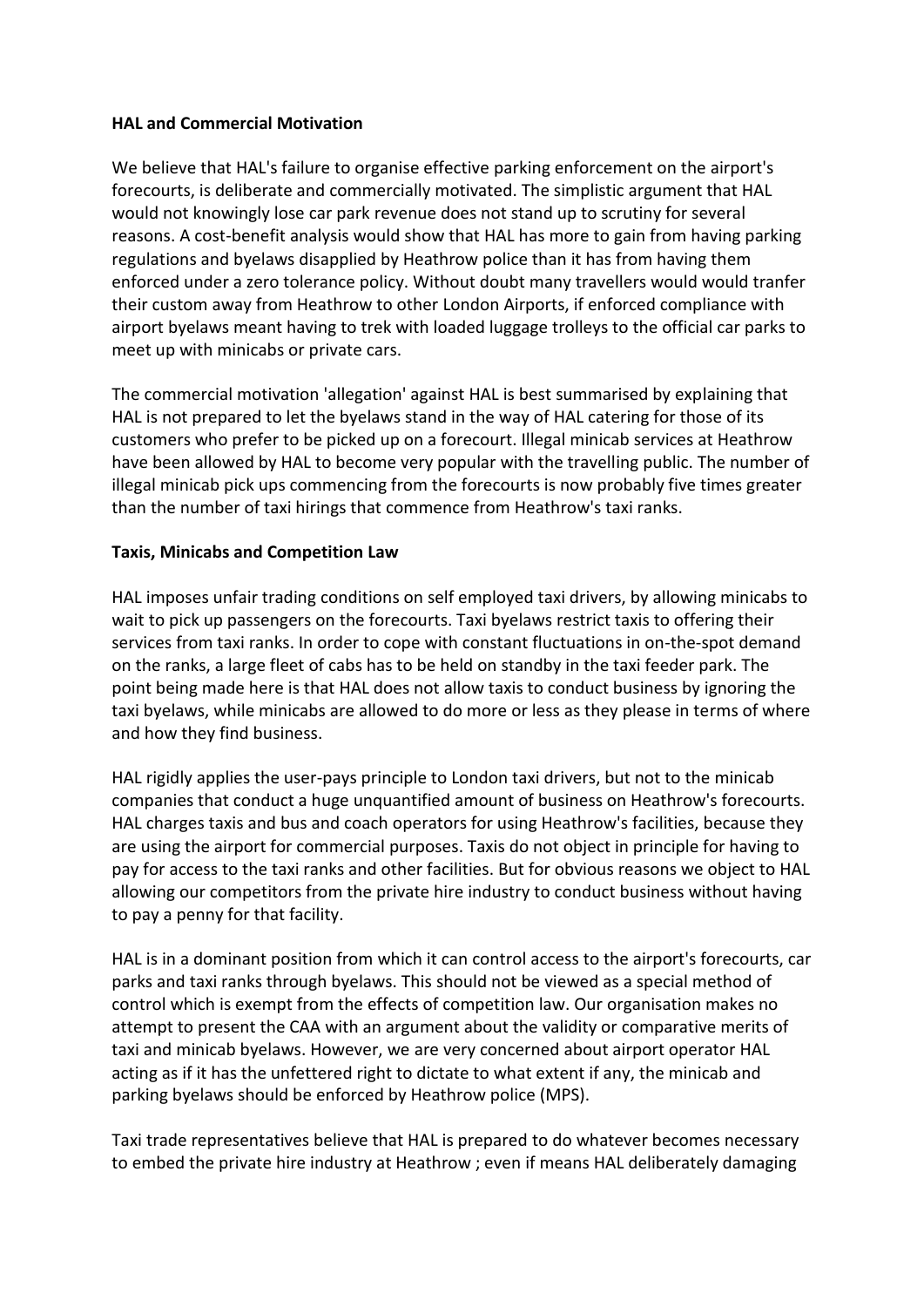the taxi trade and causing the number of taxis passing through the Taxi System to reduce to a mere trickle. The taxi specific sections of the Airports Act 1986 combine with London Hackney Carriage Acts to oblige HAL to provide facilities for London taxis to operate a taxi service.However, the same statutory framework does not provide for HAL to make money out of taxi movements. If HAL could succeed in rendering the airport's Taxi System unviable for taxi drivers who currently form its back-bone, HAL could replace it with a Private Hire System. HAL would then be able to tap into a very lucrative new revenue stream. As the law stands in 2016 , HAL cannot take even a 1% cut of a £60 taxi fare, but could very easily take 25% of a £60 minicab fare.

## **HAL, Uber, TfL and New Minicab Holding Area**

On Friday 1st of April, representatives of the London taxi trade (black cabs) were ambushed with an announcement from HAL that following three months of negotiations with Uber UK a minicab holding area is to be created on airport property. The taxi trade was very disappointed to learn from HAL that Transport for London executives have taken part in the negotiations with HAL and Uber, which means TfL negotiators have acted behind the taxi trade's back. As the taxi licensing authority, TfL could have and should have consulted the taxi trade about HAL's plans. TfL's failure to consult has deprived taxi trade organisations of an opportunity at an early stage to raise objections to this plan for a minicab holding area. At the eleventh hour we our now in contact with London Borough of Hillingdon to check when HAL first applied for planning permission for the project and if an Environmental Impact Assessment has been carried out.

The proposed site for the new PH facility is situated near the site of the old Heathrow Police Station. HAL insists that minicabs deserve their own feeder park so that they can avoid the hold ups they experience when driving in and out of Heathrow's official car parks. Inevitably, HAL needs to be reminded that in the first place, it is standard practice for many minicab drivers to meet and pick up passengers outside Heathrow's passenger terminals. Our organisation maintains that HAL are collaborating with Uber in an effort to help TfL licensed minicabs to be the dominant service providers in Heathrow's onward road travel market. HAL has already confirmed that Uber UK is acting as technical and legal adviser to HAL regarding a plan to open a minicab holding area on Heathrow property this coming June.

As previously stated in this response, HAL has made no secret of its commercial dalliances with Uber. The company's minicabs specialise in forecourt pick ups that in theory are banned under private hire byelaws. Byelaw offences are criminal offences and no matter what special concessions Uber is trying to secure from HAL, a minicab holding area cannot be reconciled with the airport's existing private hire legislation. Minicabs are obliged to keep off the forecourts and load their passengers in the official car parks, whilst taxis are legally obliged operate from taxi ranks. Without new or amended legislation, HAL will be unable to compel empty minicabs entering Heathrow to use the designated minicab feeder park. (HAL calls it an Authorised Vehicle Area - AVA). Any amendment to existing legislation would have to be submitted for approval to the Department for Transport. The DfT in turn would be obliged to consult interested parties - such as organisations representing the London taxi trade. Taxi and minicab byelaws currently in force at Heathrow Airport and London City Airport are based on templates issued by the DfT. It's unlikely that an application from HAL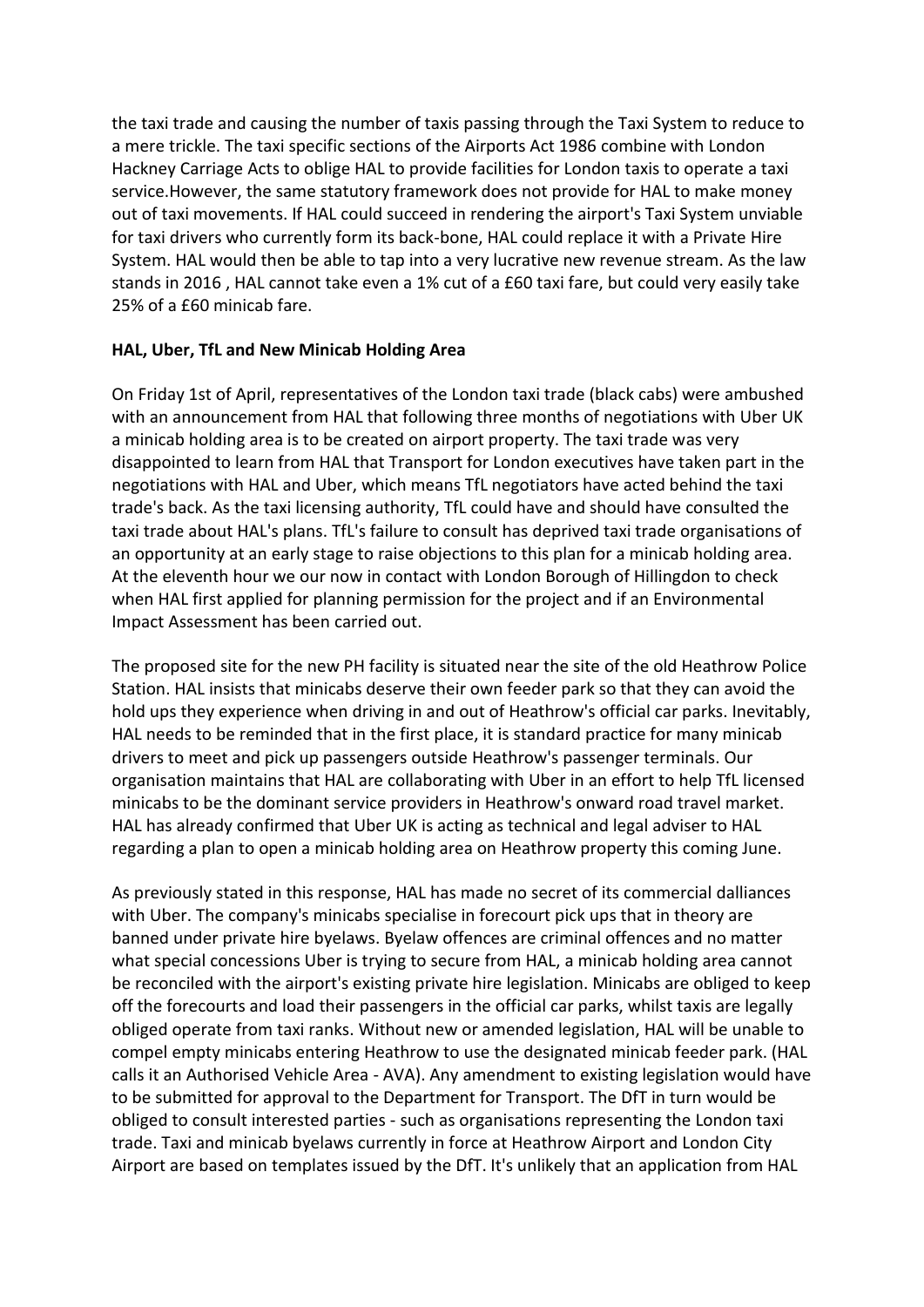to amend Heathrow's minicab byelaws would receive an immediate response from the DfT , especially if a proposed amendment departed substantially from the DfT's template.

# **Security on the Forecourts**

No one at Heathrow doubts the need for tight security. Unidentfied cars and minicabs unlawfully parked on the forecourts, present a variety of security risks including the risk that they could be carrying explosives or weapons. The risk is there, irrespective of whether or not the offending vehicles are attended by a driver. Traffic congestion on and near the forecourts makes it harder to spot the tell tale signs of danger. Although HAL and the MPS emphasise the constant need to assess risks posed by unattended cars, as a priority vigilance on the forecourts needs to include all minicabs and private cars. London taxi drivers have no fixed ideas as to the best way of dealing with security issues, but it is obvious that enforcement of 'No Parking' regulations needs to be stepped up. The imposition of a zero tolerance policy on parking outside all passenger terminals may prove to be unpopular with the travelling public, but it would certainly not be over-extravagant.

## **Conclusions**

There is no objective justification for HAL to provide the private hire industry with a minicab holding area at Heathrow. The grandly named Authorised Vehicle Area will simply be a minicab holding area and an added source of carbon monoxide pollution that will impact on the air quality of local residential areas. The plan for an AVA has to be viewed as an attempt by HAL to appease the residents of Hillingdon who are having their environment blighted by the presence in their streets of thousands of empty minicabs and out of town taxis. HAL cannot hope to transfer all these thousands of vehicles from residential streets to a designated holding area . The proposed AVA will definitely not have sufficient capacity to accommodate even one tenth of the offending vehicles.

There are more effective steps which could be taken by HAL to stop all the illegal parking in local residential streets and on Heathrow's forecourts. For a start, HAL has sufficient power under existing legislation to either prevent empty minicabs from entering the airport or to direct them to the official car parks where they will have to pay the charges. There is no provision in the byelaws for minicabs to provide meet and greet services to passengers other than from the confines of the official car parks.

Finally, the most effective way of reducing overall traffic congestion at Heathrow would be to overhaul the law enforcement terms of Heathrow's Police Service Agreement. (PSA). Full scale enforcement of existing minicab and parking legislation, supported by an appropriate increase in policing costs paid by HAL to the MPS, would resolve most of the congestion problems caused by the airport being over-supplied with minicabs and out of town taxis.

END

Compiled by :-

### Peter Cannon (Heathrow Representative)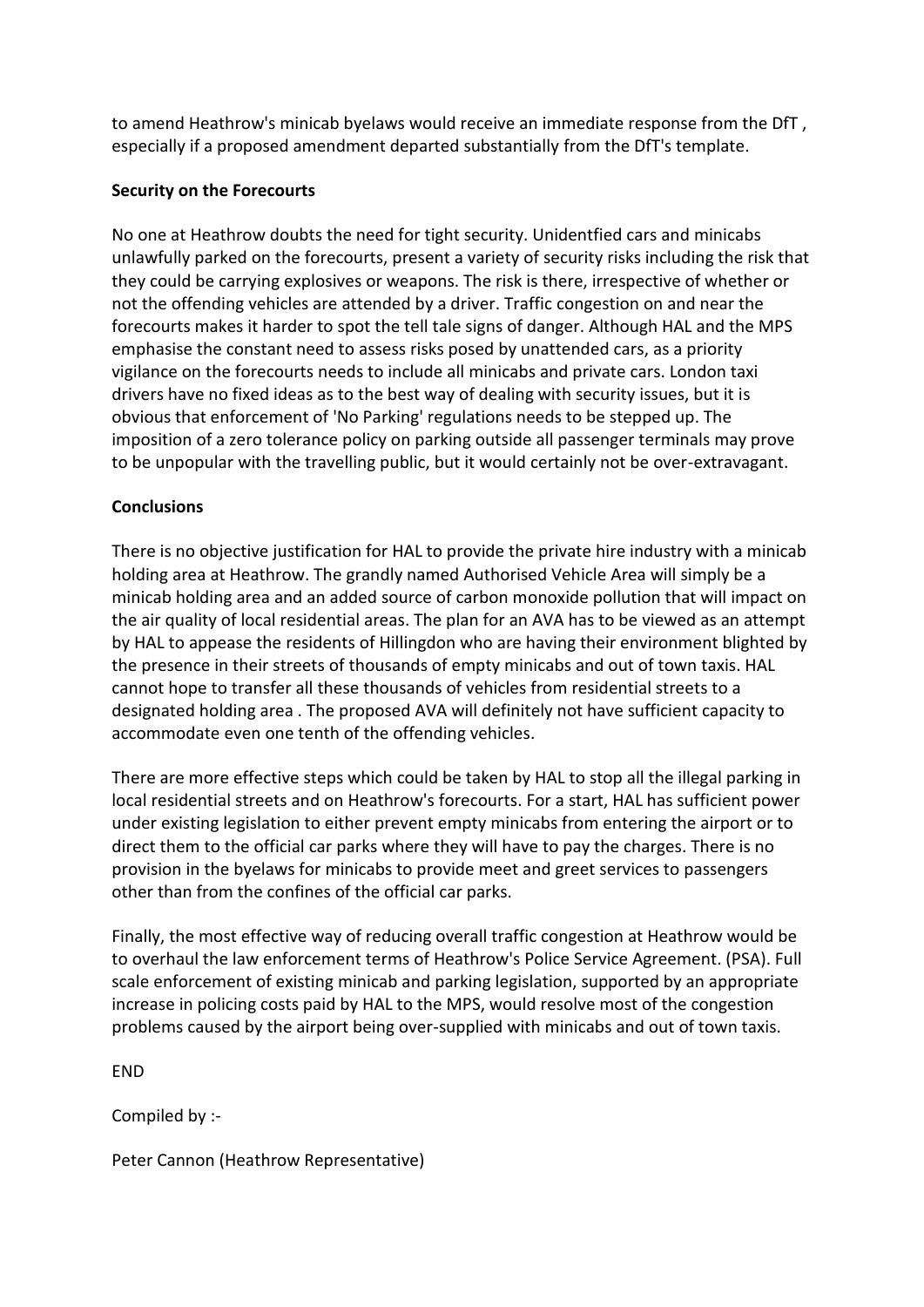London Cab Drivers' Club

Unit A303.2

100 Clements Road

London SE 16 4DG